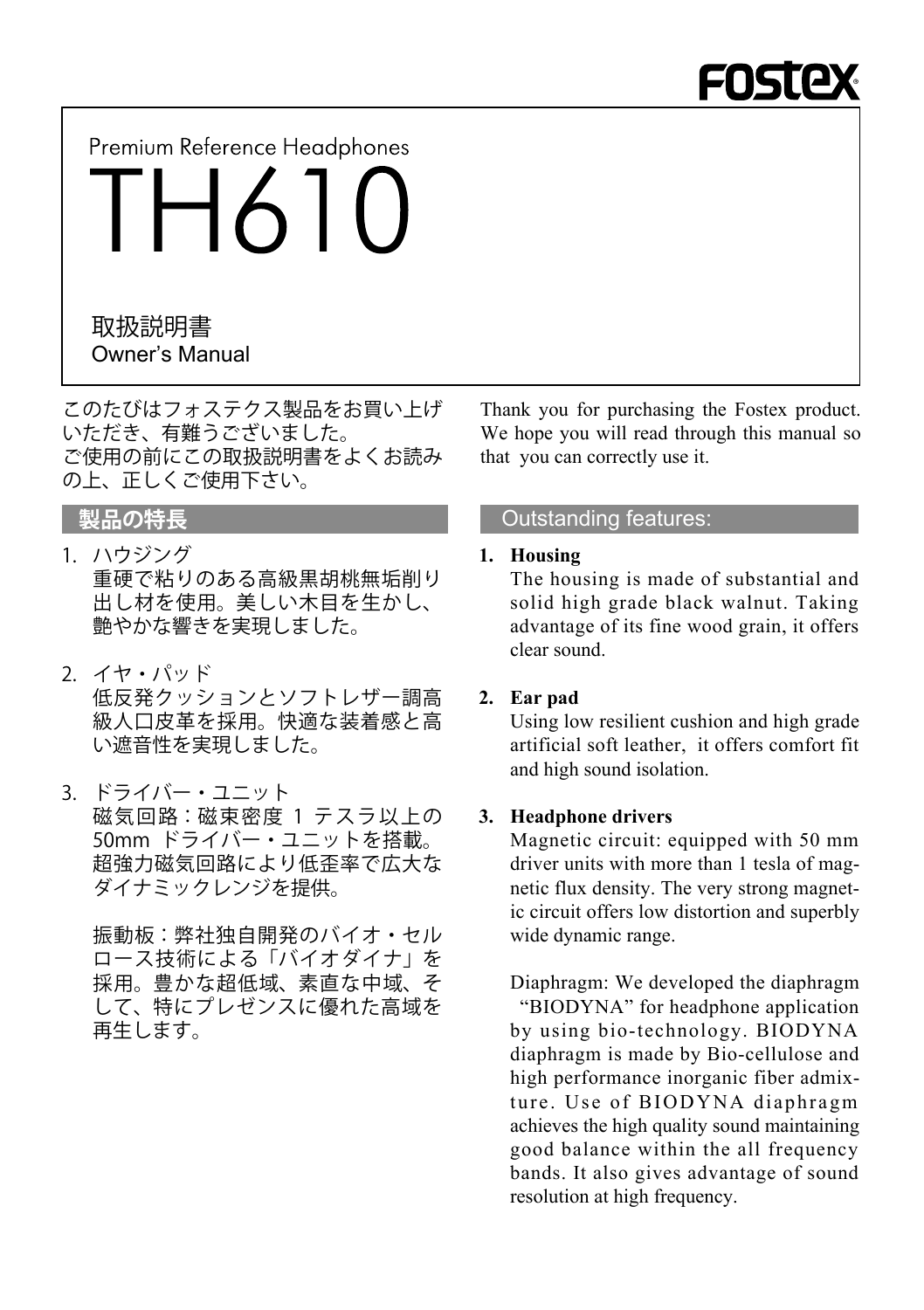4. ヘッドホンケーブル 特殊加工により優れた導電性を発揮す る純銅「Hi-FC」を採用。全帯域をクリ アに表現します。また、着脱式端子と ヘッドホン本体側着脱部接点端子に は、硬度が高く耐摩耗性、耐食性に優 れたロジウムメッキ処理を施していま す。

#### 5. 構造部品

 アルミニウム/マグネシウムを多用 し、高い質感と軽量化を実現。バッフ ル板には高比重型樹脂を採用する事 で、共振音の発生を低減させ、高い解 像度と豊かな中域、良質な低音再生を 実現しました。

※ Hi-FC は、日立金属株式会社の登録商 標です。

#### **4. Headphone cable**

 The headphone cable is made of "Hi-FC" that exerts a superior conductivity by a special processing and it ensures clear sound in the entire frequency ranges. A highly hard, wear-resistant and corrosive-resistant rhodium plating is applied at the removable connector terminal as well as the main unit removable section contact terminal.

### **5. Structure parts**

Using substantial amount of Aluminum and Magnesium, it realizes high quality texture and light weight. The baffle board uses high specific type gravity resin. This helps to reduce unwanted resonance and it achieves high sound resolution, rich mid-range and high quality low frequency reproduction.

Hi-FC is a registered trademark of Hitachi Metals, Ltd.

## 着脱式ヘッドホンケーブル接続時のご注意 **Caution when connecting a removable type headphone cable**

ケーブルには L チャンネルと R チャンネルの区別があります。L 側と R 側を挿し間違えな いようご注意ください。また、2P コネクタは異なる太さのピンを使用していますので、 正しい方向(ケーブルの "L" 表示と本体側の "L" 表示、ケーブルの "R" 表示と本体側の "R" 表示を合わせる)に接続して下さい。

The cable has a distinction of L channel and R channel. Ensure to insert the correct plug to corresponding channel. The 2-pin connector has different thickness so that it only fits into the correct polarity (inserting the "L" marked cable in the "L" marked body and "R" marked cable in the "R" marked body).

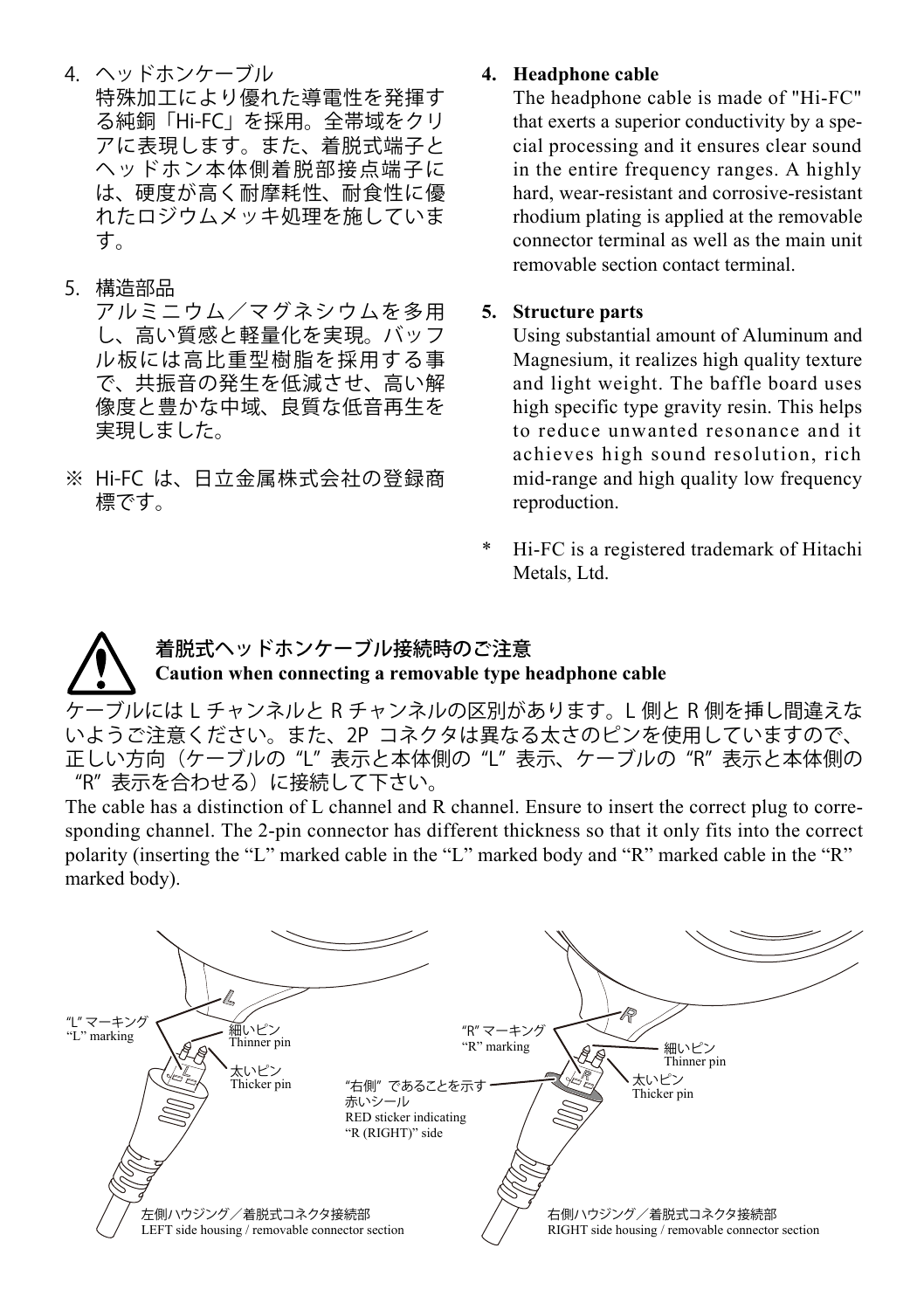## **仕様** Specifications

| Model No.                                | <b>TH610</b>                                                                             |
|------------------------------------------|------------------------------------------------------------------------------------------|
| 形式                                       | 密閉ダイナミック型                                                                                |
| Type                                     | <b>Closed Dynamic</b>                                                                    |
| ドライバー                                    | φ50 mm ネオジウムマグネット/バイオダイナ振動板                                                              |
| <b>Drivers</b>                           | ø50 mm neodymium magnet/BIODAYNA diaphragm                                               |
| 再生周波数帯域<br>Reproduce freq. range         | $5 - 45.000$ Hz                                                                          |
| インピーダンス<br>Impedance                     | $25 \Omega$                                                                              |
| 感度<br>Sensitivity                        | 98 dB/mW                                                                                 |
| 最大入力<br>Maximum input                    | 1.800 mW                                                                                 |
| 本体質量                                     | 約375 g (コード含まず)                                                                          |
| Main unit weight                         | About 375 q (excluding HP cable)                                                         |
| ケーブル                                     | 3m Y型 Hi-FC線(着脱式コネクタ端子:2ピン、ロジウムメッキ仕様)                                                    |
| HP cable                                 | 3 m Y type Hi-FC cord (2-pin, removable type connector terminal: rhodium plating)        |
| 本体側着脱部<br>Main unit<br>removable section | 2ピン (ターミナル:金メッキ下地 ロジウムメッキ仕様)<br>2-pin (terminal: rhodium plating with gold base plating) |
| プラグ                                      | 直径6.3 mm 金メッキステレオ標準プラグ                                                                   |
| HP plug                                  | φ6.3 mm gold plating stereo phone plug                                                   |
| 付属品                                      | レザー調ポーチ                                                                                  |
| Accessory                                | Leather texture pouch                                                                    |

- \* ハウジングは天然木製であるため、金属等に 比べると壊れやすい性質を持ちます。また、 模様、色など細かい部分は、個々で異なる事 をご理解ご了承下さい。
- \* 衝撃や高温多湿の環境などにさらさないよ う、ご注意ください。
- \* この製品の規格などは、改良のため将来予告 なしに変更することがあります。
- \* ヘッドホンをご使用になるときは、耳を刺激 しないよう長時間の使用を控え、適度な音量 でご使用下さい。
- \* 緊急時や環境への対応能力がかなり低下する ため、車やオートバイ、自転車の運転中は、 絶対にヘッドホンをご使用にならないで下さ い。
- ご使用後、イヤパッドやヘッドパッドに付着 した汗、皮脂、整髪用品、ファンデーション 等を乾いた布で拭いて下さい。
- \* イヤパッドは消耗品です。日常の使用や長期 の保存により劣化しますので、適宜交換して 下さい。

## **注意 Caution**

- As the housings are made of natural wood, they are more susceptive to mechanical shock. Also the housings are processed by the artisans piece by piece. Please accept that the details of finish such as color and print pattern are varied slightly.
- Please ensure to protect the headphones from any physical impacts, high temperature and humidity.
- Design and specifications are subject to change without notice.
- Avoid extended use at high volume levels as your hearing may be permanently impaired.
- You are advised never to use headphones in situations such as driving and cycling as your ability to react to emergencies and your environment will be considerably reduced.
- Wipe off sweat, sebum, styling aid, foundation, etc. attached to the ear pad / head pad with a dry cloth.
- The ear pad is an expendable item. It will be deteriorated by daily use and / or a long period of storage. Replace it with a new one at a suitable moment.